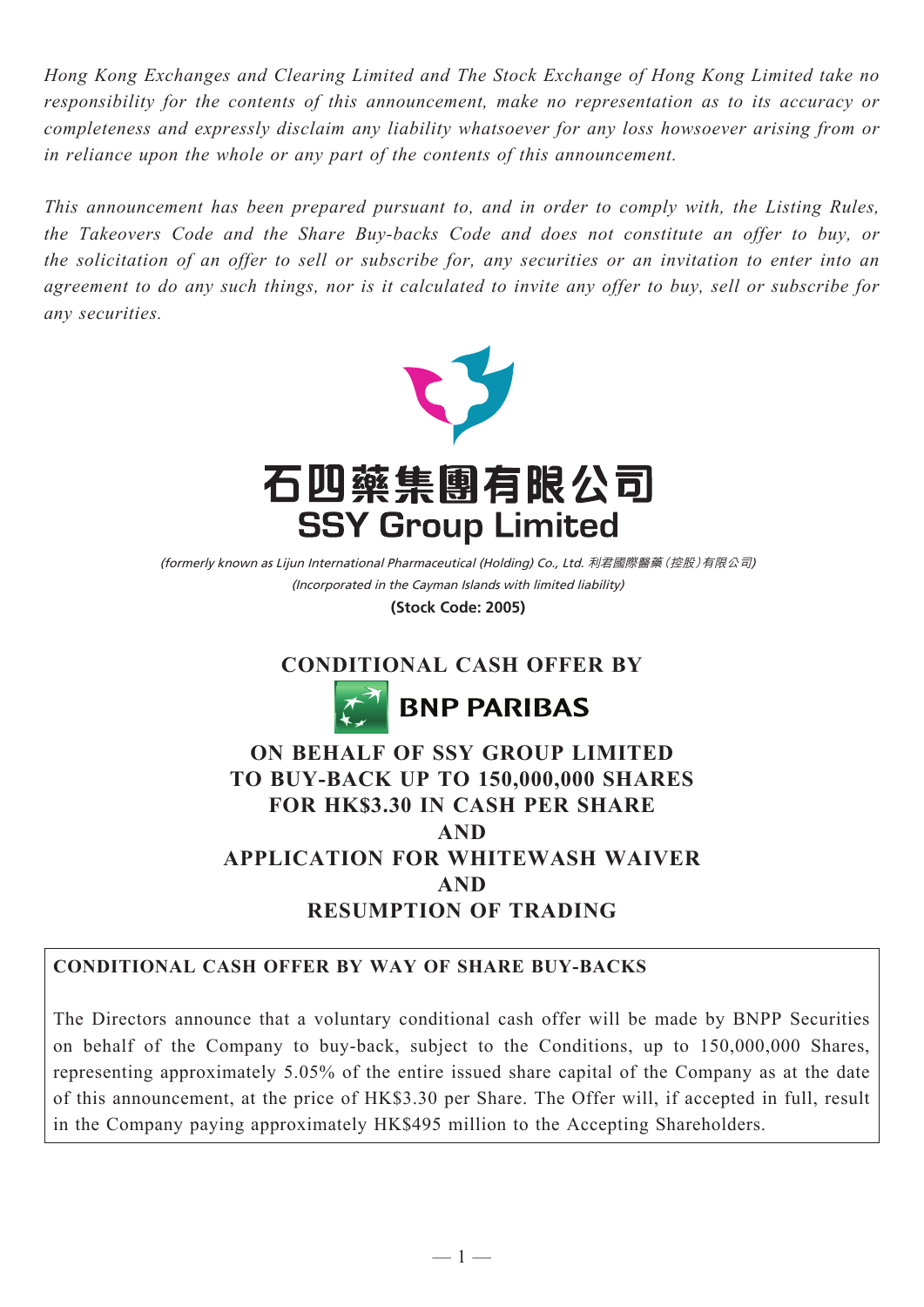The Offer Price of HK\$3.30 per Share represents (i) a premium of approximately 17.02% to the closing price of Shares of HK\$2.82 each, as quoted on the Stock Exchange on 23 June 2015, being the last trading day prior to the suspension of trading in Shares on 24 June 2015, (ii) a premium of approximately 17.69% over the average closing price of HK\$2.804, being the average closing price of the Shares as quoted on the Stock Exchange for the last 5 trading days preceding and including 23 June 2015; (iii) a premium of approximately 14.08% over the average closing price of HK\$2.893, being the average closing price of the Shares as quoted on the Stock Exchange for the last 30 trading days preceding and including 23 June 2015; and (iv) a premium of approximately 200.00% to the Group's net asset value per Share of HK\$1.10 pursuant to the latest audited consolidated accounts of the Company as at 31 December 2014.

The Offer will be conditional upon the approval of the Independent Shareholders voting by way of poll at the EGM and the Whitewash Waiver being granted by the Executive, which would also be subject to the approval by the Independent Shareholders at the EGM. CPCL, Mr. Qu together with parties acting in concert with any of them (and any other person who may be required to abstain from voting in accordance with the Takeovers Code and the Share Buy-backs Code) will abstain from voting at the EGM on the resolution approving the Offer and the Whitewash Waiver. As at the date of this announcement, BNPP Securities and parties acting in concert with it (save for those members of the group of companies of BNPP Securities that are conducting exempt principal trader activities or exempt fund manager activities) is interested in 2,000 Shares, and will abstain from voting at the EGM on the resolution approving the Offer and the Whitewash Waiver.

A notice convening the EGM will be included in the Offer Document containing detailed terms of the Offer, which will be despatched to the Shareholders as soon as practicable.

**WARNING: The Offer is subject to the Conditions being fulfilled in full and therefore may or may not become unconditional. Dealings in Shares will continue notwithstanding any of the Conditions may remain unfulfilled. During such period, persons selling or purchasing Shares will bear the risk that the Offer may lapse. Shareholders and potential investors are therefore advised to exercise caution when dealing in the Shares and should consult with their professional advisers when in doubt.**

### **SUSPENSION AND RESUMPTION OF TRADING**

At the request of the Company, the Shares were suspended from trading on the Stock Exchange with effect from 9:00 a.m. on 24 June 2015, pending the issue of this announcement. Application has been made by the Company to the Stock Exchange for the resumption of trading in the Shares with effect from 9:00 a.m. on 3 July 2015.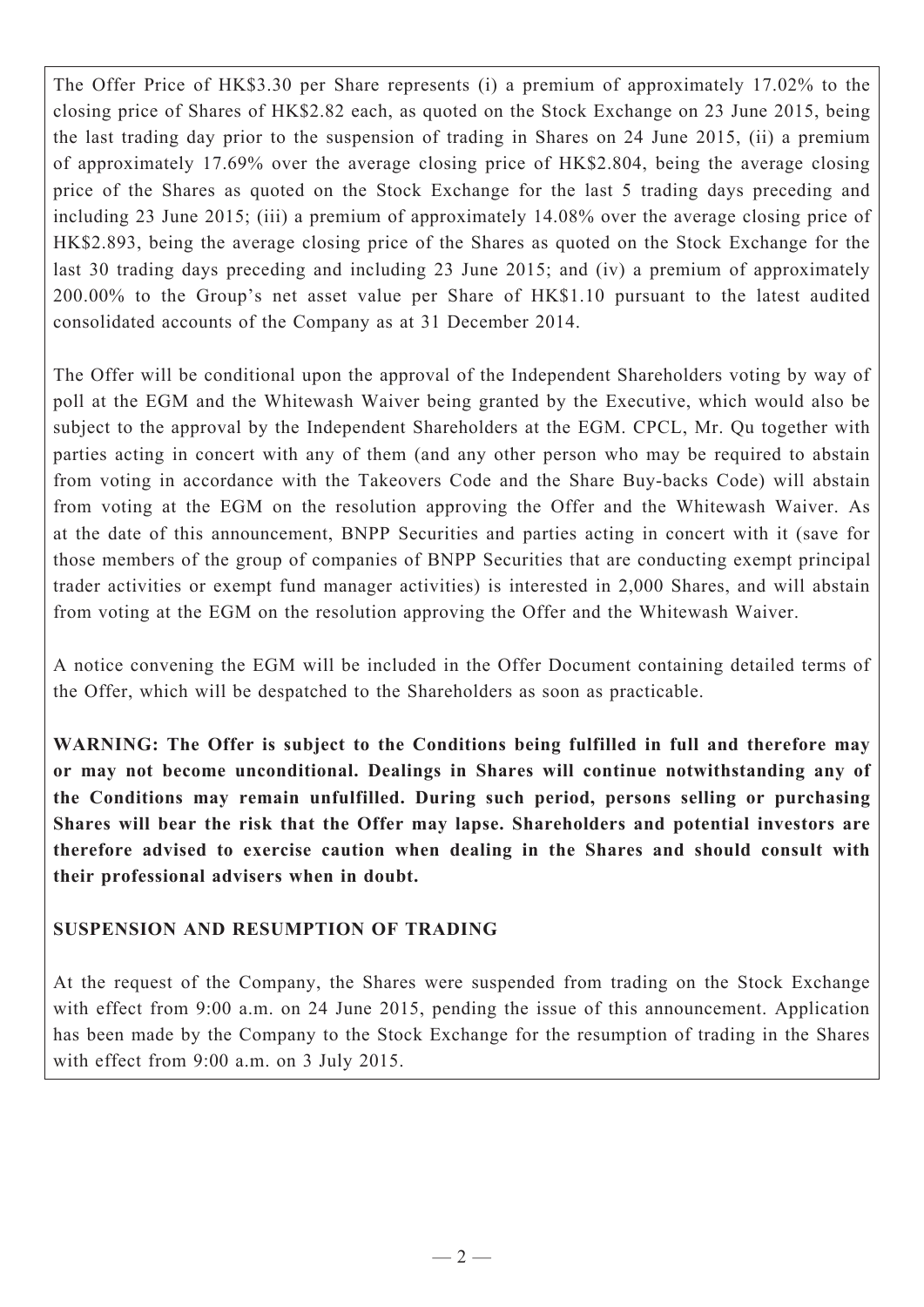### **INTRODUCTION**

The Directors announce that a voluntary conditional cash offer will be made by BNPP Securities on behalf of the Company to buy-back, subject to the Conditions, up to the Maximum Number, being 150,000,000 Shares in aggregate, representing approximately 5.05% of the entire issued share capital of the Company as at the date of this announcement, at the price of HK\$3.30 per Share.

The Offer will be made in full compliance with the Share Buy-backs Code and will be financed by the internal resources of the Group and the Facility. BNPP Securities, as the financial adviser to the Company, is satisfied that the Company has sufficient financial resources to enable it to satisfy acceptances of the Offer in full.

### **TERMS OF THE OFFER**

The salient terms of the Offer will be as follows:

- (a) BNPP Securities will make the Offer to the Shareholders on behalf of the Company to buy-back Shares, depending on the number of Shares relating to acceptance by Qualifying Shareholders, up to the Maximum Number at the Offer Price;
- (b) Qualifying Shareholders may accept the Offer in respect of their holdings in Shares at the Offer Price up to their entire holdings (subject to the procedures for the scale down of Excess Tenders described below);
- (c) Shares stated in acceptances of the Offer will be bought-back to the fullest extent of the Accepting Shareholders' Assured Entitlement. No minimum number of acceptances will be set for individual acceptances or the number of Shares to be bought-back under the Offer;
- (d) Excess Tenders will be accepted, on a pro rata basis to the extent that the aggregate number of Shares bought-back pursuant to the Offer will not thereby exceed the Maximum Number;
- (e) Acceptances duly received will become irrevocable and cannot be withdrawn after the Offer has been declared unconditional;
- (f) Shares will be bought-back in cash, free of commissions, levies and dealing charges, save that the amount of stamp duty due on Shares bought-back payable by the seller will be deducted from the amount payable to the Accepting Shareholders, and will be paid by the Company on behalf of the Accepting Shareholders; and
- (g) Shares bought-back will be treated as cancelled and will not rank for purpose of any dividends declared pursuant to any record date set subsequent to the date of their cancellation.

Under the Share Buy-backs Code and the articles of association of the Company, the Offer will need to be approved by the Independent Shareholders in general meeting by a majority of votes by way of poll and will also be subject to the Conditions.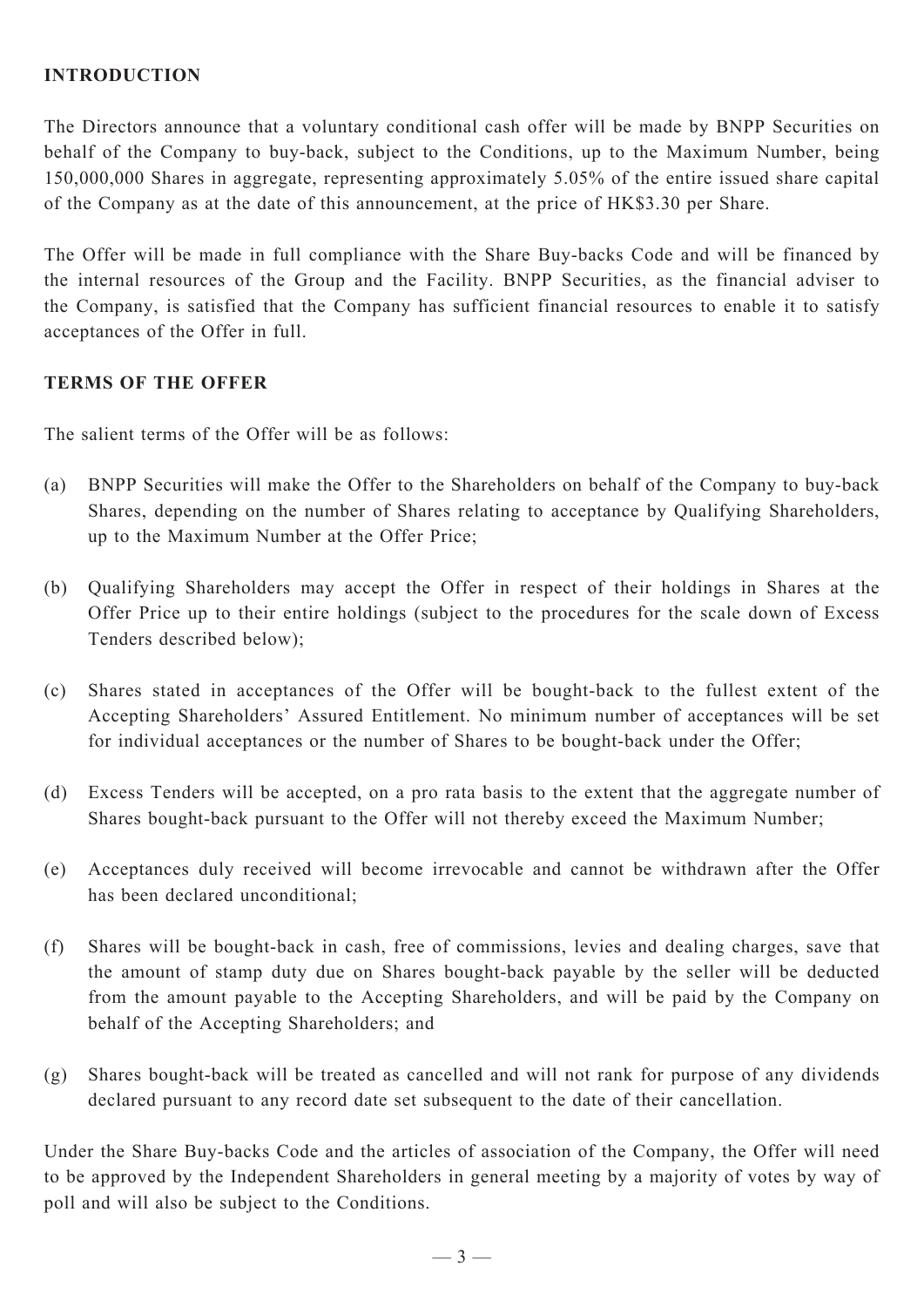#### **THE OFFER PRICE**

The Offer Price of HK\$3.30 per Share values the entire issued share capital of the Company as at the date of this announcement at approximately HK\$9,796.14 million.

The Offer Price represents:

- i. a premium of approximately 17.02% to the closing price of Shares of HK\$2.82 as quoted on the Stock Exchange on 23 June 2015, being the last trading day prior to the suspension of trading in Shares on 24 June 2015;
- ii. a premium of approximately 17.69% over the average closing price of HK\$2.804, being the average closing price of the Shares as quoted on the Stock Exchange for the last 5 trading days preceding and including 23 June 2015;
- iii. a premium of approximately 14.08% over the average closing price of HK\$2.893, being the average closing price of the Shares as quoted on the Stock Exchange for the last 30 trading days preceding and including 23 June 2015; and
- iv. a premium of approximately 200.00% to the Group's net asset value per Share of HK\$1.10 pursuant to the latest audited consolidated accounts of the Company as at 31 December 2014.

At the Offer Price, the Offer will result in the Company paying HK\$495 million to the Accepting Shareholders if accepted in full. The Directors are of the opinion that, in the event the maximum amount of consideration under the Offer is payable in full, the Group will still maintain sufficient working capital upon completion of the Offer for the purpose of its normal operating requirements.

#### **ASSURED ENTITLEMENT AND EXCESS TENDERS**

The Maximum Number of Shares open for tender and buy-back pursuant to the Offer represents approximately 5.05% of the entire issued share capital of the Company as at the date hereof.

Since CPCL and Mr. Qu have irrevocably undertaken to the Company that they will not accept the Offer in respect of any of their holdings in Shares (i.e. 880,102,000 Shares, representing approximately 29.65% of the entire issued share capital of the Company), the Maximum Number also represents approximately 7.18% of the entire issued share capital of the Company excluding the Shares held by CPCL and Mr. Qu as at the date hereof. In other words, the Assured Entitlement of the Qualifying Shareholders (other than CPCL and Mr. Qu) will be enhanced on a pro-rata basis by the number of Shares CPCL and Mr. Qu undertake not to tender. Accordingly, the minimum number of Shares which will be assured to be bought-back pursuant to the Offer from each Qualifying Shareholder, shall be approximately 143 Shares for each board lot of 2,000 Shares (rounded down to the nearest whole number of Shares).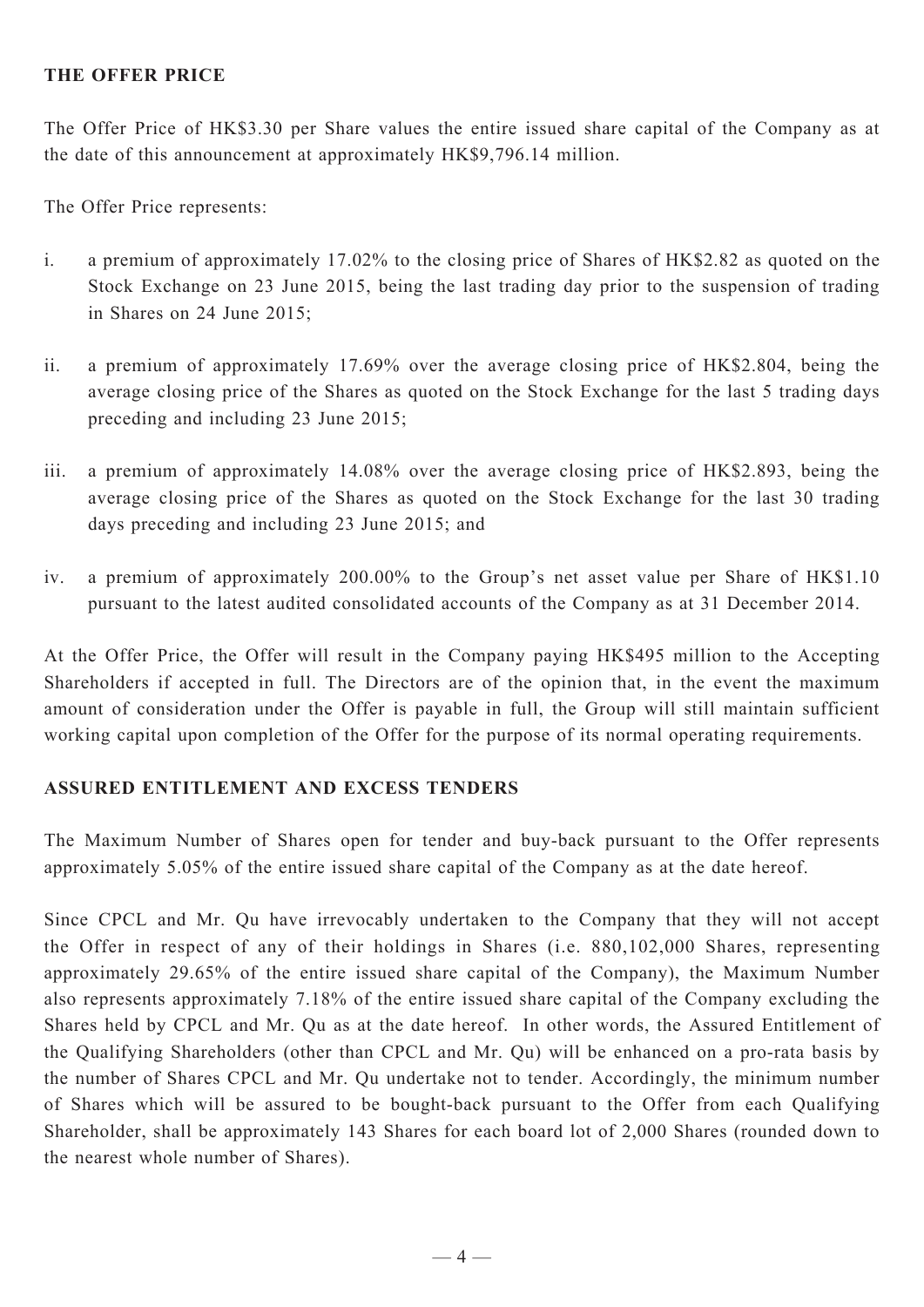Accepting Shareholders may tender Shares in excess of their Assured Entitlement if certain Qualifying Shareholders do not tender their Shares or tender fewer Shares than allowed by their Assured Entitlement.

If Accepting Shareholders in aggregate tender Shares for acceptance under the Offer exceeds the Maximum Number, the number of Shares tendered by each Accepting Shareholder over and above his Assured Entitlement (the Excess Tenders) will be scaled down on a pro rata basis, based on the total number of Excess Tenders and calculated in accordance with the following formula (save that the Company may, in its absolute discretion, round such figure up or down with the intention of avoiding, as far as practicable, Shares being held by Shareholders in odd lots or fractional entitlements):

$$
\frac{(150,000,000-A) \times C}{B}
$$

- A = Total number of Shares in respect of which the Offer is validly accepted by all Accepting Shareholders and which form either all or part of their respective Assured Entitlement (as the case may be)
- B = Total number of Shares in respect of which the Offer is validly accepted by the Accepting Shareholders in excess of their respective Assured Entitlement
- $C =$  Number of Shares in respect of which the Offer is validly accepted by the relevant Qualifying Shareholder in excess of his/her Assured Entitlement

The total number of Shares which will be bought-back by the Company will not exceed the Maximum Number. The decision of the Company as to any scaling down of acceptances of the Offer in excess of Assured Entitlement and as to the treatment of fractions will be conclusive and binding on all Shareholders.

As at the date of this announcement, neither the Company nor parties acting in concert with it has received any irrevocable commitment to accept the Offer.

### **OVERSEAS AND EXCLUDED SHAREHOLDERS**

The making of the Offer to Shareholders who are citizens, residents or nationals of jurisdictions outside Hong Kong may be subject to the laws of the relevant jurisdictions. The laws of the relevant jurisdictions may prohibit the making of the Offer to overseas Shareholders or require compliance with certain filing, registration or other requirements in respect of the Offer. The Company reserves the right, subject to the consent of the Executive and the relevant legal requirements, to make special arrangements with respect to overseas Shareholders whose receipt of the Offer Document is subject to the laws of the overseas jurisdiction.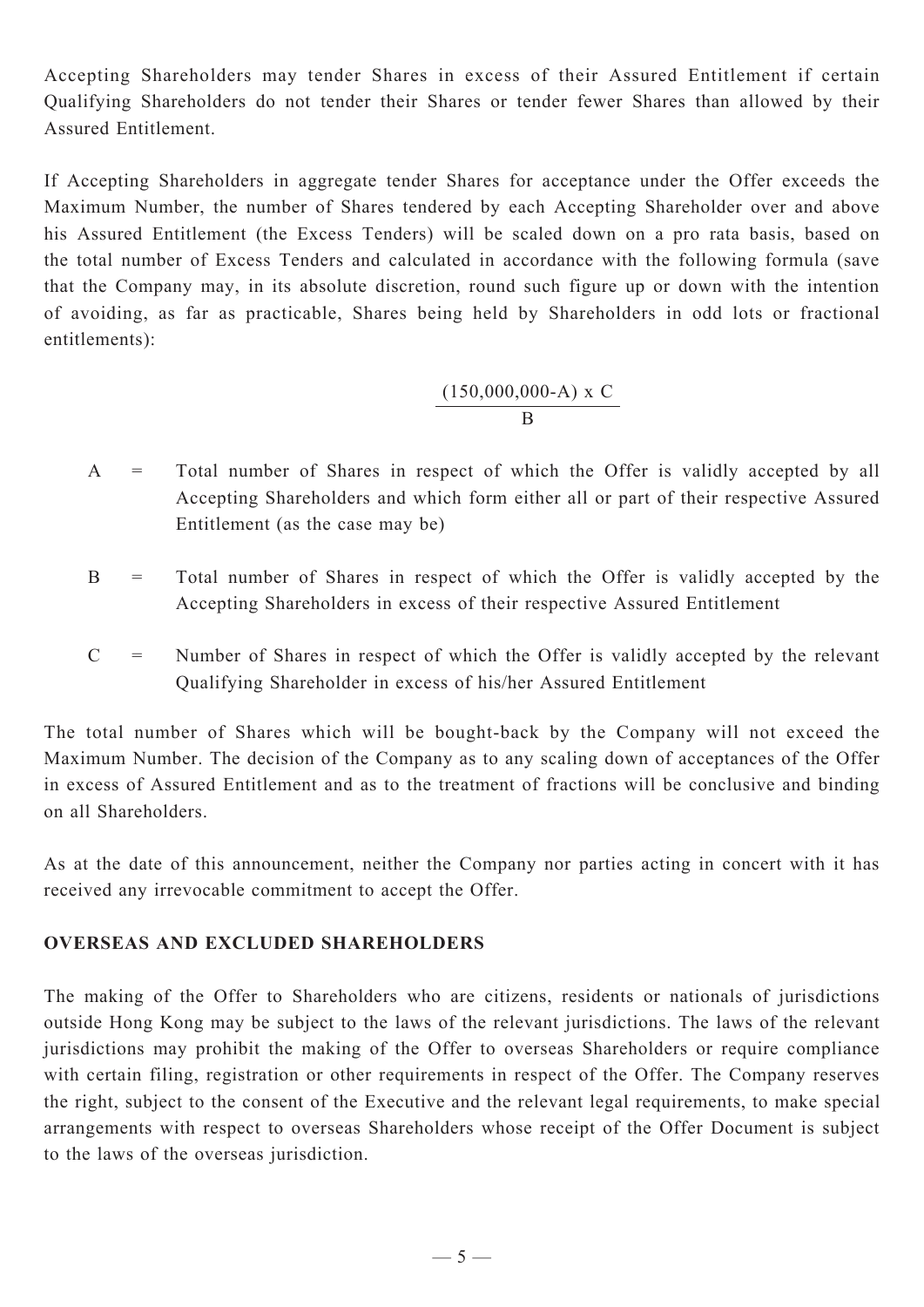**It is the responsibility of each Overseas Shareholder who wishes to accept the Offer to satisfy himself as to the full observance of the laws of the relevant jurisdictions in that connection, including the obtaining of any governmental or other consent which may be required or the compliance with other necessary formalities or legal requirements. Any acceptance of the Offer by any Shareholder shall be deemed to constitute a representation and warranty from such Shareholder to the Company that all applicable local laws and requirements have been observed and complied with. Shareholders should consult with their professional advisers if in doubt.**

The Company shall give notice of any matter in relation to the Offer to the Shareholders by issuing announcements or advertisements in newspapers in accordance with its articles of association and if so given to shall be deemed to have been sufficient for all effective purposes, despite any failure by any Overseas Shareholder to receive the same.

#### **NOMINEE REGISTRATION OF SHARES**

To ensure equality of treatment of Shareholders, those registered holders of Shares holding such Shares as nominees for more than one beneficial owner should, as far as practicable, treat the holdings of each beneficial owner separately. In order for beneficial owners of Shares, whose investments are registered in nominee names (including those whose interests in Shares are held through CCASS), to accept the Offer, it is essential that they direct their nominee agents with instructions with regard to the Offer.

#### **WHITEWASH WAIVER**

CPCL and its concerted parties (including Mr. Qu) are interested in 880,102,000 Shares, representing approximately 29.65% of the entire issued share capital of the Company as at the date of this announcement.

Since CPCL and Mr. Qu have irrevocably undertaken to the Company that they will not tender any of their holdings in Shares pursuant to the Offer, as a result, the interest of CPCL, Mr. Qu and parties acting in concert with any of them, in the issued share capital of the Company may increase to a maximum level of approximately 31.23%, depending on the level of acceptance received from the Qualifying Shareholders pursuant to the Offer.

As such increase in shareholding interests will be treated as an acquisition of voting rights for the purpose of the Takeovers Code and such increase may well enlarge the shareholding of CPCL, Mr. Qu and parties acting in concert with any of them, in the Company to 30% or beyond upon completion of the Offer, the Whitewash Waiver will be applied with the Executive to dispense with an obligation under Rule 26 of the Takeovers Code on the part of CPCL, Mr. Qu and parties acting in concert with any of them to make a separate mandatory general offer for all the Shares not held by it (or them) upon completion of the Offer.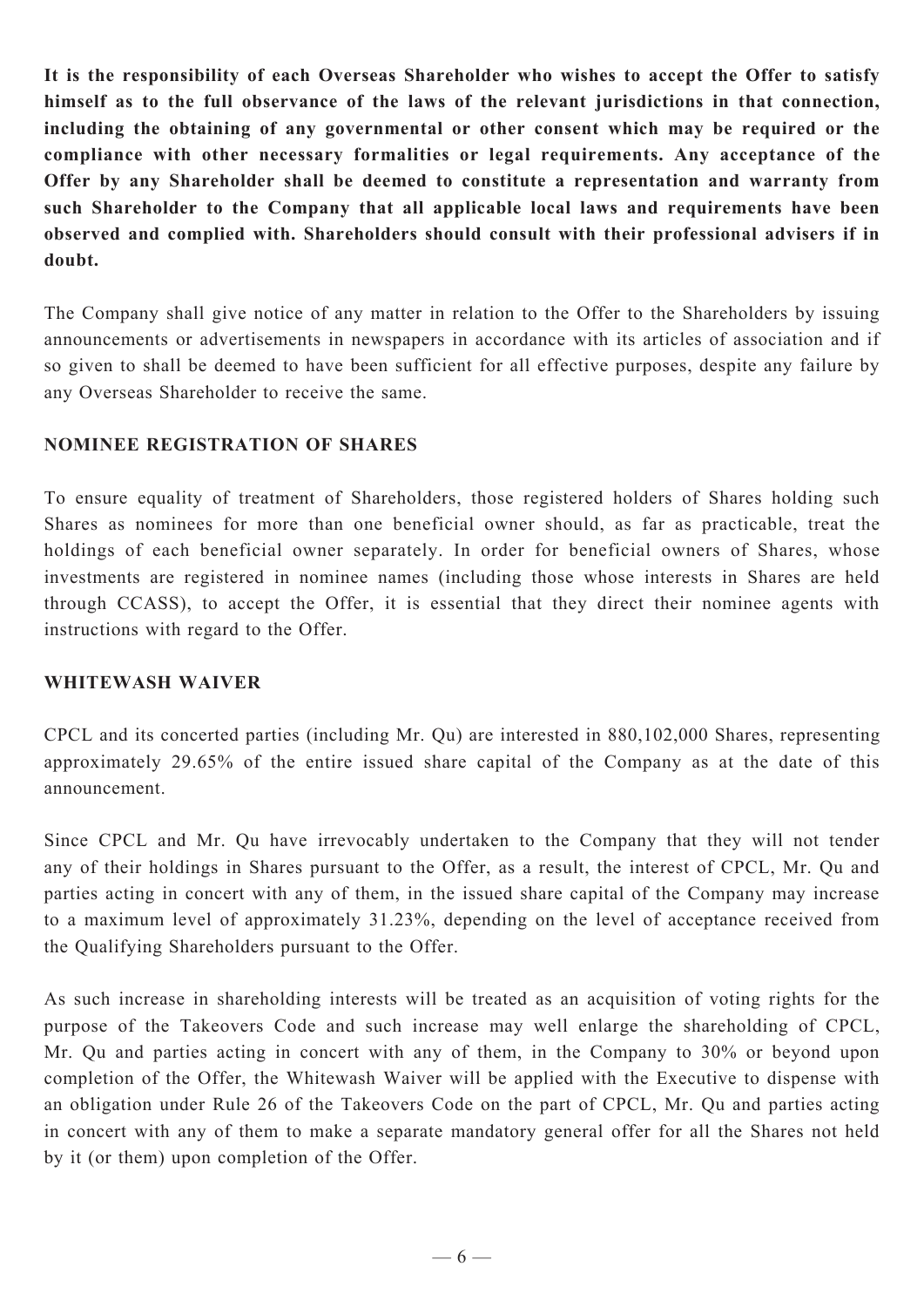The Offer and the grant of the Whitewash Waiver will be subject to the approval of the Independent Shareholders at the EGM. **If the Offer or the Whitewash Waiver is not approved by the Independent Shareholders, or if the Whitewash Waiver is not granted by the Executive, the Offer will immediately lapse.**

### **CHANGES IN SHAREHOLDING STRUCTURE OF THE COMPANY AND LISTING STATUS**

Set out below are the Company's existing shareholding structure and the projected shareholding structure in the event the Offer has been accepted in full (taking into account that CPCL and Mr. Qu have irrevocably undertaken not to accept the Offer), and assuming that no additional Shares will be issued from the date of this announcement up to and including the date of completion of the Offer:

| <b>Shareholders</b>          | <b>Existing Shareholding</b> |                                    | <b>Shareholding upon</b><br>completion of the Offer |                                   |
|------------------------------|------------------------------|------------------------------------|-----------------------------------------------------|-----------------------------------|
|                              |                              | <b>No. of Shares</b> Approximate % |                                                     | <b>No of Shares</b> Approximate % |
| $CPCL$ (Note 1)              | 722,510,000                  | 24.34                              | 722,510,000                                         | 25.64                             |
| Mr. Qu                       | 157,592,000                  | 5.31                               | 157,592,000                                         | 5.59                              |
| <b>Sub-total of CPCL and</b> |                              |                                    |                                                     |                                   |
| <i>its concert parties</i>   | 880,102,000                  | 29.65                              | 880,102,000                                         | 31.23                             |
| Public (Note 2)              | 2,088,425,385                | 70.35                              | 1,938,425,385                                       | 68.77                             |
| <b>Total</b>                 | 2,968,527,385                | 100.00                             | 2,818,527,385                                       | 100.00                            |

*Note:*

- *(1) CPCL is held as to 72.93% by Mr. Qu and as to 27.07% by 39 other shareholders. By virtue of Part XV of the SFO, Mr. Qu is deemed to be interested in all the Shares held by CPCL.*
- *(2) Such Shares include 2,000 Shares held by BNPP Securities and parties acting in concert with it (save for those members of the group of companies of BNPP Securities that are conducting exempt principal trader activities or exempt fund manager activities).*

CPCL will become a controlling shareholder of the Company (as such term as defined under the Listing Rules) if its holding in Shares crosses 30% upon completion of the Offer. The Company expects the current constitution of the Board and the business and operation of the Group will not be changed as a result of the Offer.

As disclosed above, under the present terms and upon completion of the Offer, the percentage of Shares that would remain in public hands (as defined under the Listing Rules) is expected to conform with and exceed the relevant minimum public float requirement under the Listing Rules. In any event, the Directors will ensure that a sufficient public float exists for the Shares and maintain the listing of the Shares on the Stock Exchange irrespective of the completion of the Offer under its present terms or any revision thereof.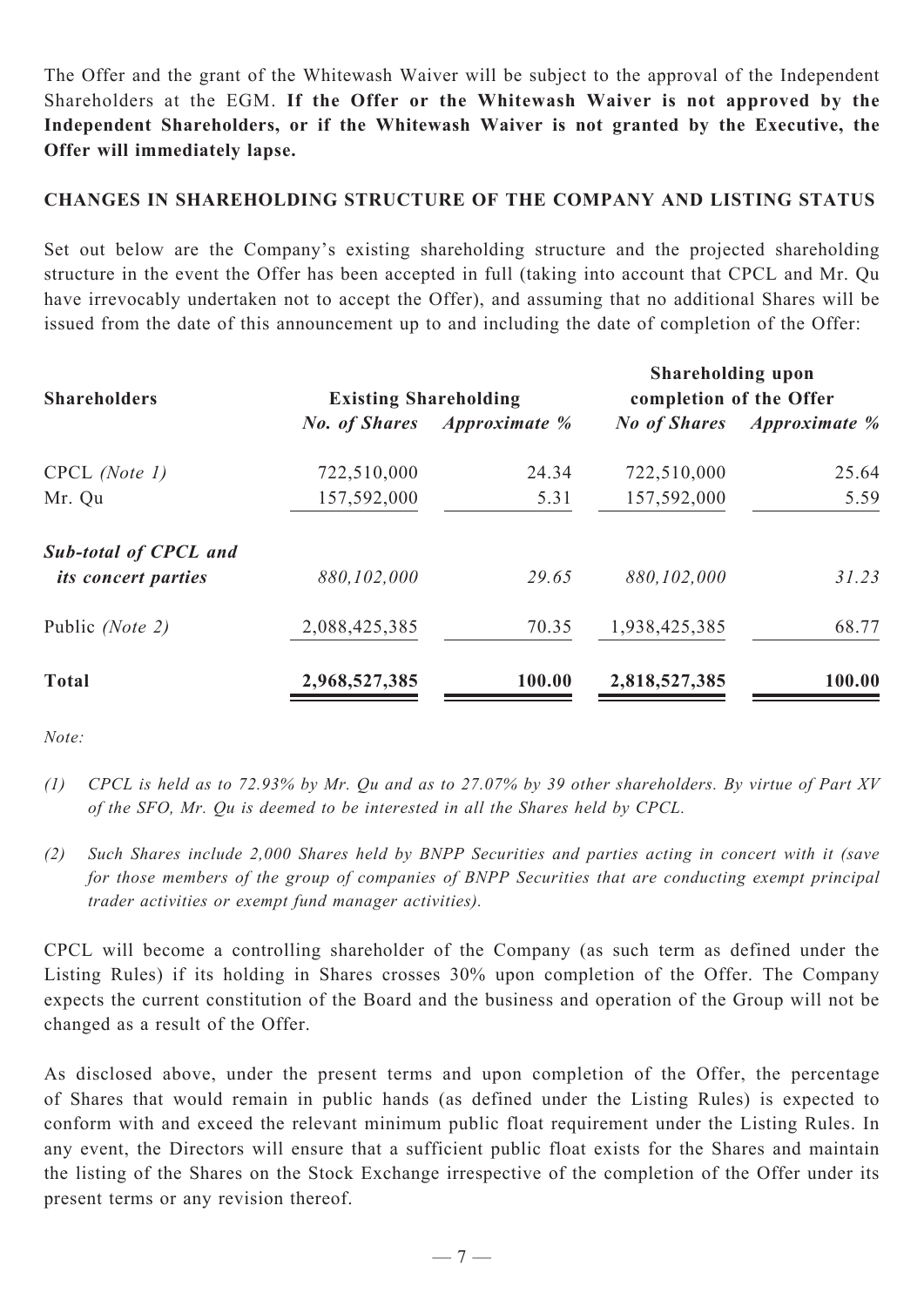### **ODD LOTS**

Qualifying Shareholders should note that acceptance of the Offer may result in their holding of odd lots of Shares. Relevant arrangement regarding the trading of odd lots will be made for Accepting Shareholders holding odd lots of Shares upon completion of the Offer. The Company shall provide details of such arrangement in the Offer Document. The existing board lot size for trading in Shares of 2,000 Shares per board lot is expected to remain unchanged upon completion of the Offer.

### **CONDITIONS OF THE OFFER**

The Offer will be conditional upon fulfilment of all of the following events:

- (a) the passing of an ordinary resolution at the EGM approving the Offer and the Whitewash Waiver by a majority of votes cast by the Independent Shareholders attending in person or by proxy thereat; and
- (b) the granting of the Whitewash Waiver by the Executive and such waiver not being revoked.

The Offer is not conditional upon any minimum level of acceptance.

CPCL, Mr. Qu together with parties acting in concert with any of them (and any other persons who may be required to abstain from voting in accordance with the Takeovers Code and the Share Buy-backs Code) will abstain from voting at the EGM on the resolution to approve the Offer and the Whitewash Waiver. As at the date of this announcement, BNPP Securities and parties acting in concert with it (save for those members of the group of companies of BNPP Securities that are conducting exempt principal trader activities or exempt fund manager activities) are interested in 2,000 Shares, and will abstain from voting at the EGM on the resolution approving the Offer and the Whitewash Waiver.

**If the Offer or Whitewash Waiver is not approved by the Independent Shareholders, or if the latter is not granted by the Executive, the Offer will immediately lapse.**

**WARNING: Dealings in Shares will continue notwithstanding any of the Conditions may remain unfulfilled. During such period, persons selling or purchasing Shares will bear the risk that the Offer may lapse. Shareholders and potential investors are therefore advised to exercise caution when dealing in the Shares and should consult with their professional advisers when in doubt.**

If the Offer is declared unconditional, Qualifying Shareholders will be able to tender their Shares for acceptance under the Offer for a period of at least 14 days thereafter. The Company will not extend the final closing date to a day beyond the 14th day after the Offer is declared unconditional.

Tenders duly received will become irrevocable and cannot be withdrawn after the Offer has been declared unconditional.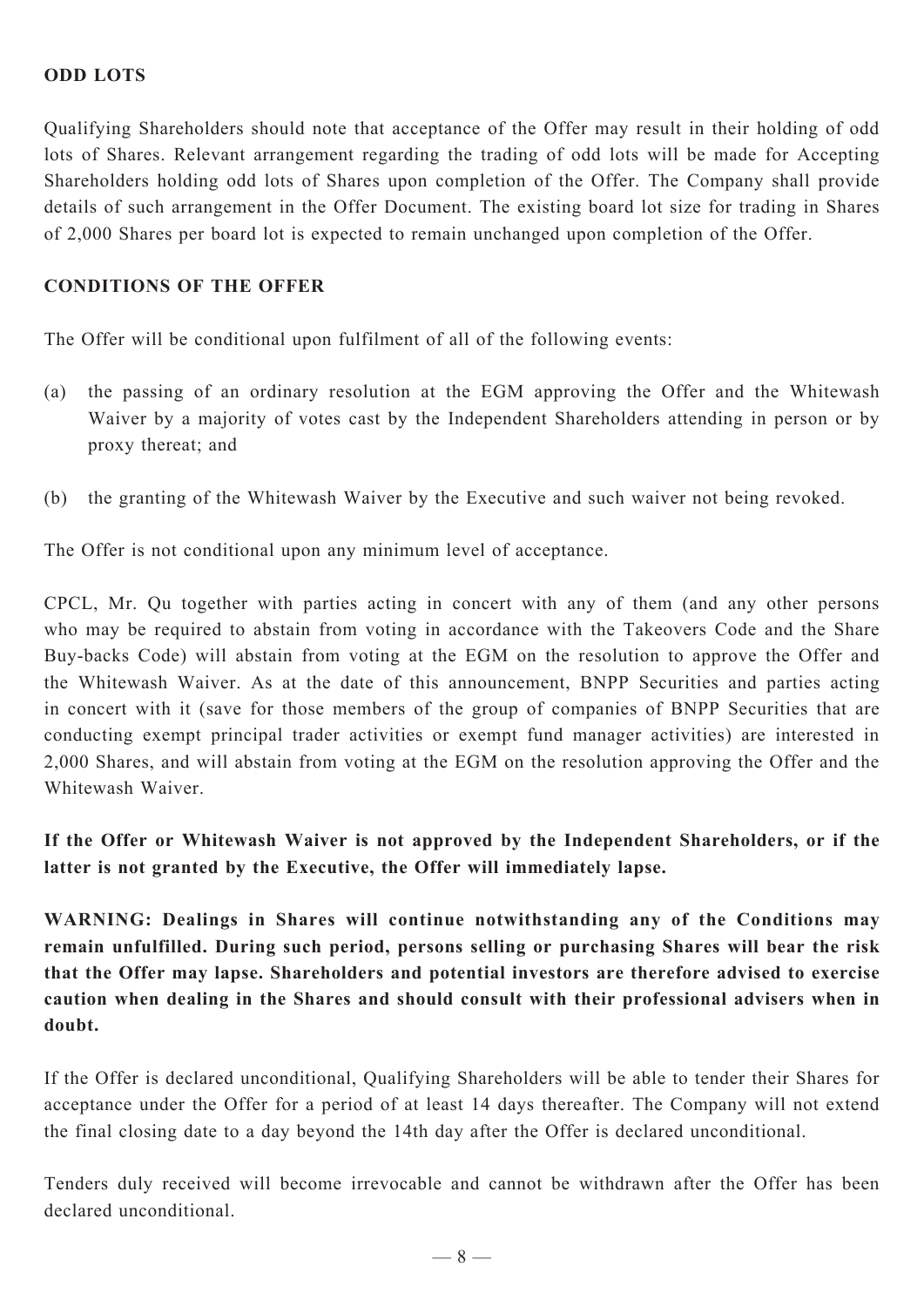Detailed terms and conditions of the Offer will be set out in the Offer Document to be dispatched to the Shareholders as soon as practicable.

### **INFORMATION ON THE GROUP**

The principal business activity of the Company is research, development, manufacture and sale of a wide range of pharmaceutical products mainly intravenous infusion solution.

Revenue of the Group from continuing operations for the year ended 31 December 2014 was HK\$2,091,471,000 representing an approximately 21.37% increase as compared to that of the year 2013 which mainly attributed to the increasing demand in the high quality intravenous infusion solution products in the PRC in year 2014. The Group recorded a net profit attributable to the equity holders of the Company HK\$602,929,000 for the year ended 31 December 2014 versus a net profit of HK\$411,814,000 as recorded for the year 2013. Earnings per Share for the year 2014 was HK\$0.1669 versus earnings per Share of HK\$0.1261 as recorded in the year 2013. As at 31 December 2014, the Group's net asset value per Share was HK\$1.10.

### **FUTURE INTENTIONS ON, AND PROSPECTS OF, THE GROUP**

CPCL is the substantial shareholder of, and Mr. Qu is the Chairman and Chief Executive Officer of the Group. Completion of the Offer will not result in a change of CPCL, Mr. Qu and parties acting in concert with any of them being collectively the single largest Shareholder or the composition of the Board. Mr. Qu and parties acting in concert with him intend to continue with the existing businesses of the Group and do not intend to introduce any major changes to the businesses of the Group. They also intend that the employment of the employees of the Group will be continued and the material fixed assets of the Group will not be redeployed as a result of the Offer. Accordingly, there will be no material change to the existing businesses and employment of the existing employees of the Group as a result of the Offer.

Mr. Qu and CPCL have informed the Company that their respective undertakings, and the procurement of the holders of Shares (if any) in which they are interested, not to accept the Offer is consistent with their belief in, and commitment to, the Company and its businesses. Mr. Qu and parties acting in concert with him have also informed the Company that it is their intention and the intention of parties acting in concert with any of them that, following completion of the Offer, the business, management and the Board of the Company will remain unchanged. It is also their intention to maintain the Company's listing on the Stock Exchange.

Further, as disclosed in the annual report for the year ended 31 December 2014 of Company, with enormous opportunities and challenges in pharmaceutical industry in the PRC, the Group believes that it is on the right track to capitalise on such opportunities to achieve new breakthroughs. The Group will focus on securing tenders in new markets and endeavour to excel in the marketing of our strategic products. The Group will maximise the operating efficiency from costs and expenses perspective while ensuring the product quality. The Group has been proactively identifying and exploring potential targets and opportunities for acquisitions and mergers in the pharmaceutical industry but no agreement has been reached as at the date of this announcement.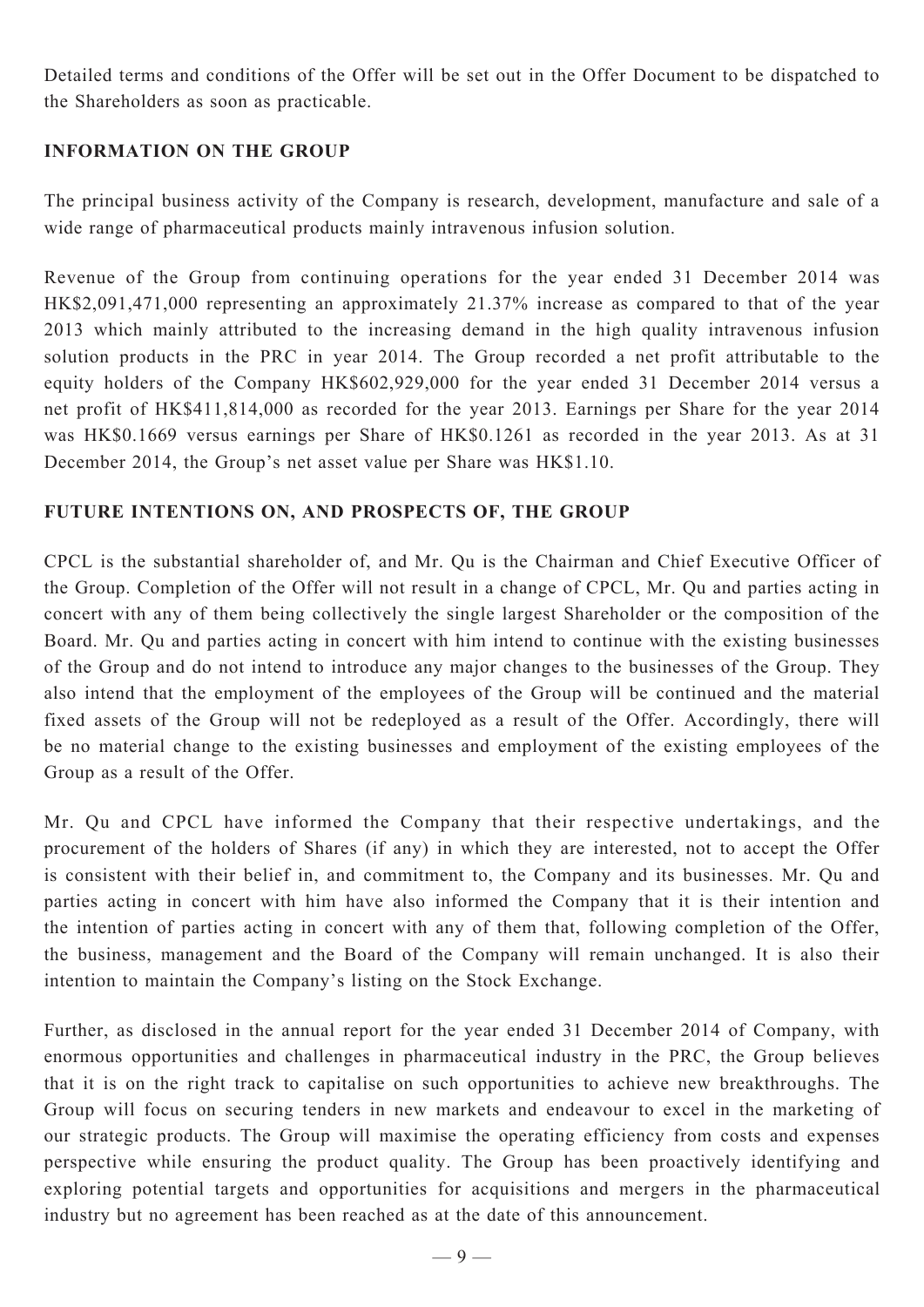### **REASONS FOR AND FINANCIAL IMPACT OF THE OFFER**

The Directors believe that the Offer provide an opportunity for the Shareholders either to realize their Shares at a premium to the recent decrease in market price or to increase their proportionate shareholding in the Company by retaining their holdings and participating in the future prospects of the Group with enhanced value per Share.

Further details of the financial effects of the Offer, including the effects of the Offer on the net assets of the Group, the net asset value per Share, the earnings of the Group and the earnings per Share, will be set out in the Offer Document to be despatched to the Shareholders as soon as practicable.

### **GENERAL**

The Offer will be conditional upon, among other things, the passing of (an) ordinary resolution(s) by way of poll to approve the Offer and the Whitewash Waiver by the Independent Shareholders, either voting in person or by proxy, at the EGM.

A notice convening the EGM will be included in the Offer Document to be despatched to the Shareholders as soon as practicable. CPCL, Mr. Qu, BNPP Securities together with parties acting in concert with any of them (and any other persons who may be required to abstain from voting in accordance with the Takeovers Code and the Share Buy-backs Code) will abstain from voting at the EGM on the resolution approving the Offer and the Whitewash Waiver.

The Independent Board Committee, comprising all the independent non-executive Directors, has been formed to advise the Independent Shareholders in respect of the Offer and the Whitewash Waiver. Chanceton Capital Partners Limited has been appointed as the independent financial adviser to advise the Independent Board Committee and the Independent Shareholders in respect of the Offer and the Whitewash Waiver, and such appointment has been approved by the Independent Board Committee.

### **DEALING IN THE SHARES**

The Company has been informed by CPCL and Mr. Qu that neither of them nor persons acting in concert with any of them have dealt in the Shares during a period of 6 months immediately preceding the date of this announcement.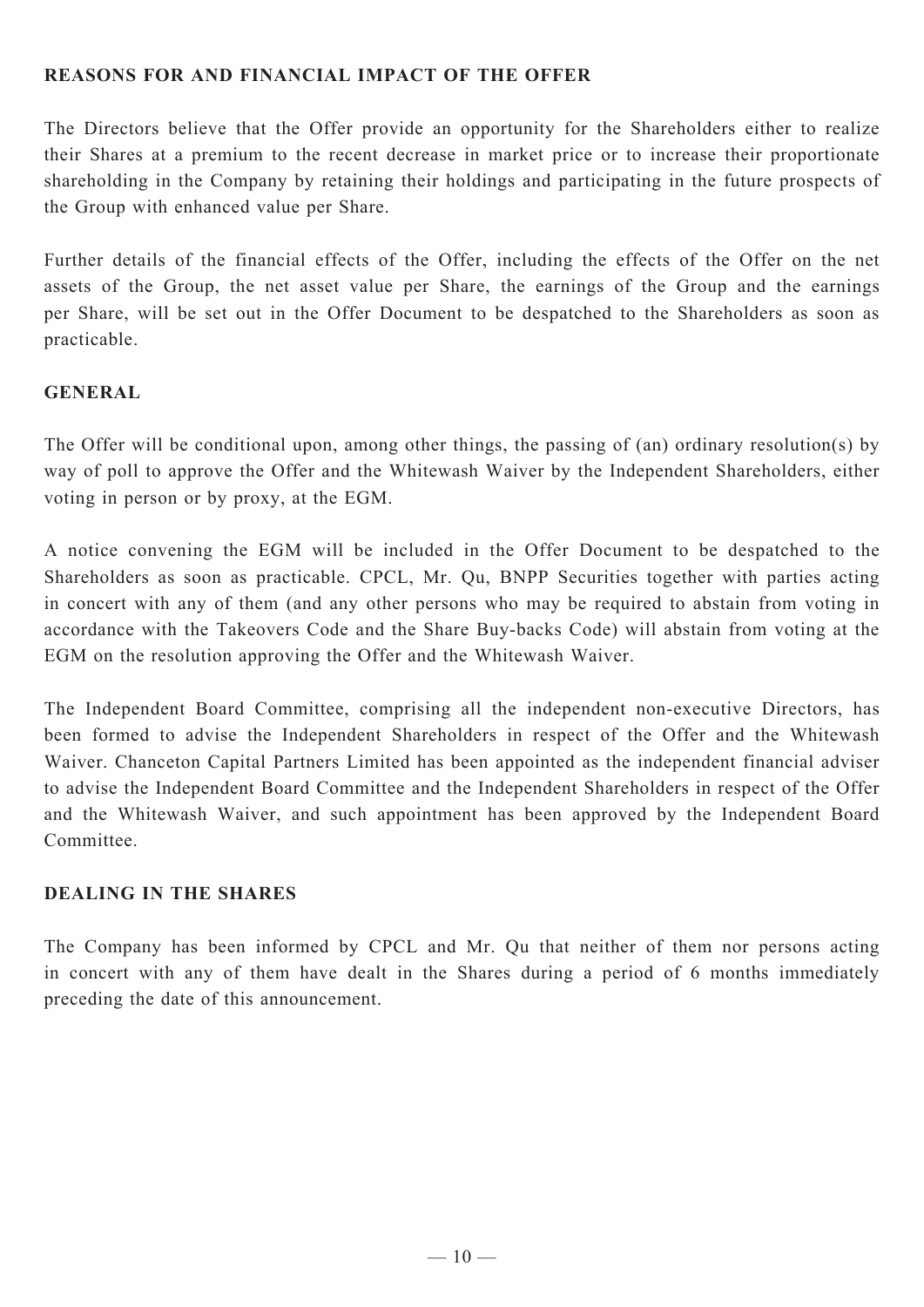The following buy-backs of Shares have been made by the Company during the period of 12 months immediately preceding the date of this announcement:

| Date of the purchases | <b>Total</b><br>number of the<br>ordinary shares<br>purchased | <b>Highest</b><br>price paid<br>per share<br>$(HK\$ | Lowest<br>price paid<br>per share<br>$(HK\$ | Aggregate<br>consideration<br>$(HK\$ |
|-----------------------|---------------------------------------------------------------|-----------------------------------------------------|---------------------------------------------|--------------------------------------|
| 4 November 2014       | 3,998,000                                                     | 3.72                                                | 3.64                                        | 14,816,000                           |
| 25 November 2014      | 5,400,000                                                     | 3.70                                                | 3.64                                        | 19,950,800                           |
|                       | 9,398,000                                                     |                                                     |                                             | 34,767,400                           |

There are no outstanding options, warrants or other securities derivatives convertible into Shares as at the date of this announcement.

### **OTHER ARRANGEMENTS**

Save for the irrevocable undertakings given by CPCL and Mr. Qu that each of them will not, and will procure that the holders of Shares in which they are interested will not, accept the Offer, there is no arrangement as referred to in Note 8 to Rule 22 of the Takeovers Code (whether by way of option, indemnity or otherwise) in relation to the Shares and relevant securities (as defined in Note 4 to Rule 22 of the Takeovers Code) of the Company which might be material to the Offer or the Whitewash Waiver, nor are there any outstanding derivative in respect of securities in the Company entered into by Mr. Qu or CPCL or parties acting in concert with any of them as at the date of this announcement.

There is no agreement or arrangement to which the Company or Mr. Qu or CPCL or parties acting in concert with any of them is a party which relates to circumstances in which it/he/she may or may not invoke or seek to invoke a pre-condition or a condition to the Offer or the Whitewash Waiver.

None of the Company, the Directors, Mr. Qu or CPCL or parties acting in concert with any of them has borrowed or lent any relevant securities (as defined in Note 4 to Rule 22 of the Takeovers Code).

Save for the 2,968,527,385 Shares in issue, neither the Company nor parties acting in concert with it holds, owns, controls or has direction over any outstanding options, derivatives, warrants or securities which are convertible or exchangeable into Shares, or has entered into any outstanding derivatives in respect of securities in the Company.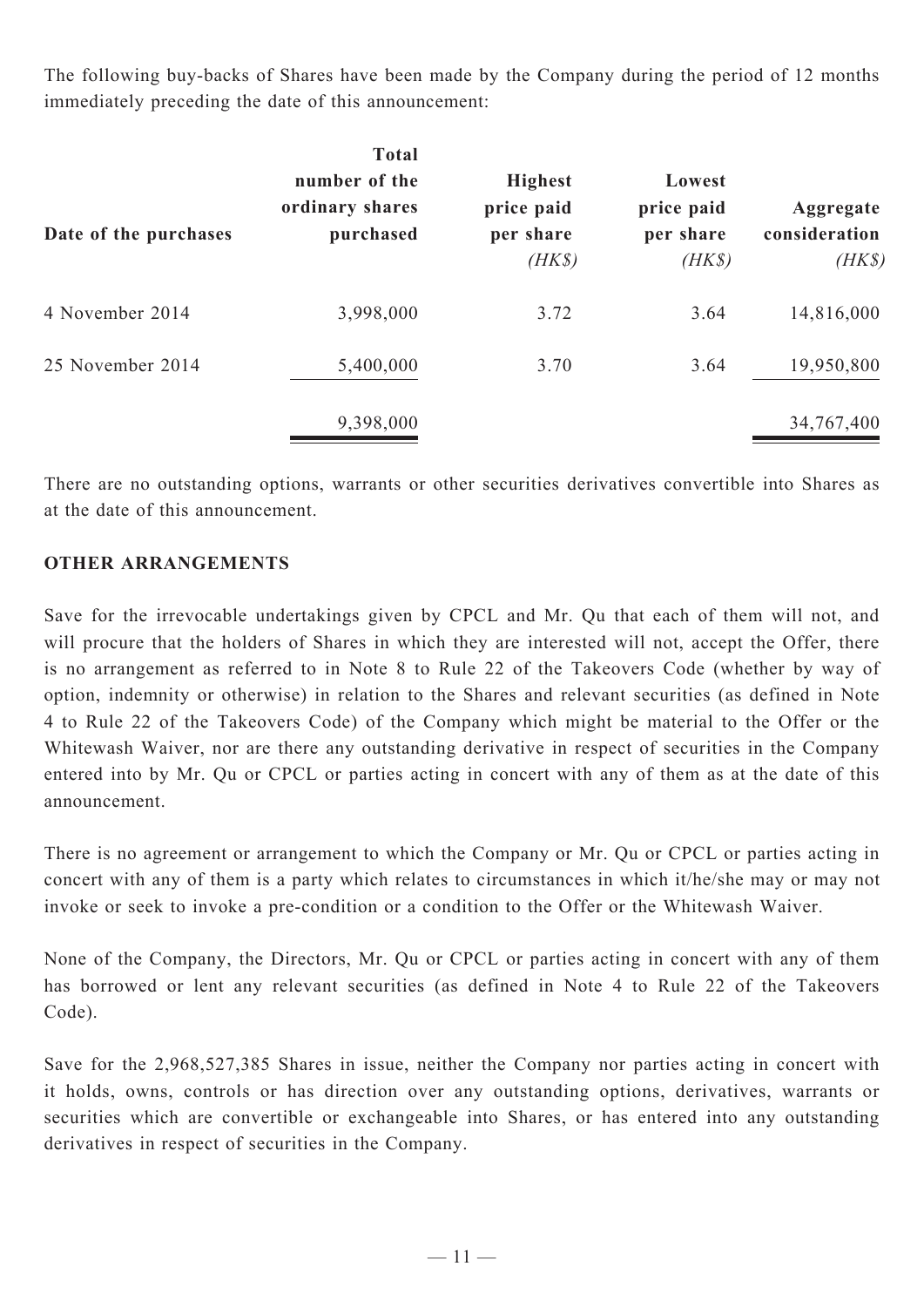Apart from the irrevocable undertakings provided by CPCL and Mr. Qu, neither the Company nor parties acting in concert with it has received any irrevocable commitment to accept or not to accept the Offer as at the date of this announcement.

#### **DEALINGS DISCLOSURE**

In accordance with Rule 3.8 of the Takeovers Code, the associates of the Company are reminded to disclose their dealings in the securities of the Company pursuant to the Takeovers Code.

In accordance with Rule 3.8 of the Takeovers Code, the full text of Note 11 to Rule 22 of the Takeovers Code is reproduced below:

### *"Responsibilities of stockbrokers, banks and other intermediaries*

*Stockbrokers, banks and others who deal in relevant securities on behalf of clients have a general duty to ensure, so far as they are able, that those clients are aware of the disclosure obligations attaching to associates and other persons under Rule 22 (of the Takeovers Code) and that those clients are willing to comply with them. Principal traders and dealers who deal directly with investors should, in appropriate cases, likewise draw attention to the relevant Rules (of the Takeovers Code). However, this does not apply when the total value of dealings (excluding stamp duty and commission) in any relevant security undertaken for a client during any 7 day period is less than HK\$1 million.*

*This dispensation does not alter the obligation of principals, associates and other persons themselves to initiate disclosure of their own dealings, whatever total value is involved.*

Intermediaries are expected to co-operate with the Executive in its dealings enquiries. Therefore, *those who deal in relevant securities should appreciate that stockbrokers and other intermediaries will supply the Executive with relevant information as to those dealings, including identities of clients, as part of that co-operation."*

### **SUSPENSION AND RESUMPTION OF TRADING**

At the request of the Company, the Shares were suspended from trading on the Stock Exchange with effect from 9:00 a.m. on 24 June 2015, pending the issue of this announcement. Application has been made by the Company to the Stock Exchange for the resumption of trading in the Shares with effect from 9:00 a.m. on 3 July 2015.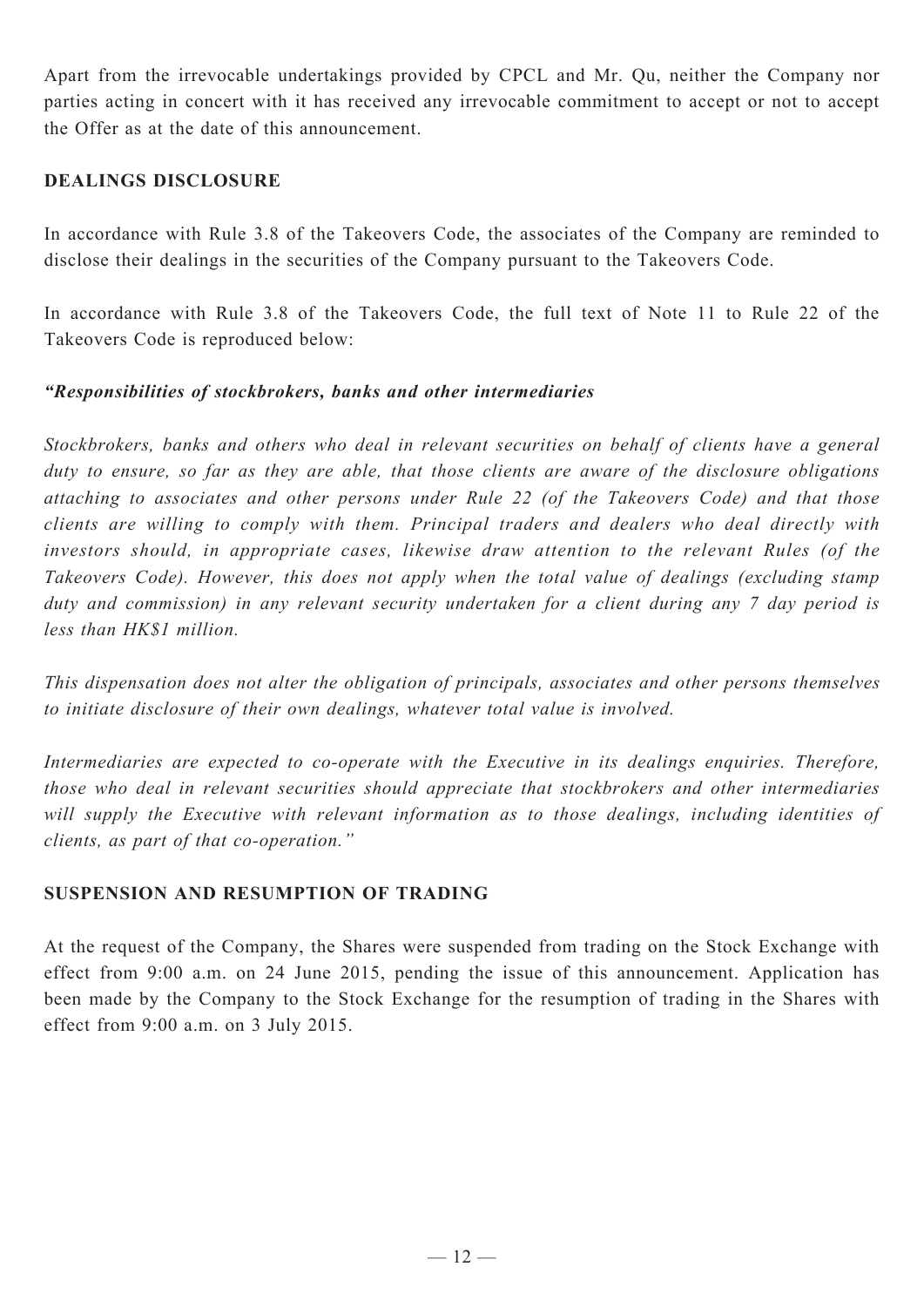# **DEFINITIONS**

In this announcement, the following expressions have the meanings set out below unless the context otherwise requires:

| "Accepting Shareholders" | Qualifying Shareholders accepting the Offer                                                                                                                                                                                                                                                                                                                                                                                 |
|--------------------------|-----------------------------------------------------------------------------------------------------------------------------------------------------------------------------------------------------------------------------------------------------------------------------------------------------------------------------------------------------------------------------------------------------------------------------|
| "acting in concert"      | has the meaning ascribed to it under the Takeovers Code                                                                                                                                                                                                                                                                                                                                                                     |
| "Assured Entitlement"    | the minimum number of Shares which will be bought-back pursuant to<br>the Offer from each Qualifying Shareholder, taking into account the<br>number of Shares CPCL undertakes not to tender, being approximately<br>143 Shares for each board lot of 2,000 Shares (rounded down to the<br>nearest whole number of Shares) tendered by the relevant Qualifying<br>Shareholder for acceptance of the Offer at the Offer Price |
| "BNPP Securities"        | BNP Paribas Securities (Asia) Limited, a licensed corporation to carry<br>out Type 1 (dealing in securities), Type 2 (dealing in futures contracts),<br>Type 4 (advising on securities), Type 6 (advising on corporate finance)<br>and Type 7 (providing automated trading services) regulated activities<br>under the SFO and the financial adviser to the Company in respect of<br>the Offer                              |
| "Board"                  | the board of Directors of the Company                                                                                                                                                                                                                                                                                                                                                                                       |
| "Borrower"               | New Orient Investments Pharmaceutical Holdings (Hong Kong)<br>Limited, a Samoa incorporated wholly owned subsidiary of the<br>Company                                                                                                                                                                                                                                                                                       |
| "CCASS"                  | the Central Clearing and Settlement System established and operated by<br>Hong Kong Securities Clearing Company Limited                                                                                                                                                                                                                                                                                                     |
| "Company"                | SSY Group Limited 石四藥集團有限公司 (formerly known as Lijun<br>International Pharmaceutical (Holding) Co., Ltd. 利君國際醫藥(控股)<br>有限公司), a company incorporated in the Cayman Islands with limited<br>liability, the Shares of which are listed on the Stock Exchange                                                                                                                                                                  |
| "Conditions"             | the conditions set out under the heading "Conditions of the Offer"<br>above to which the Offer is subject                                                                                                                                                                                                                                                                                                                   |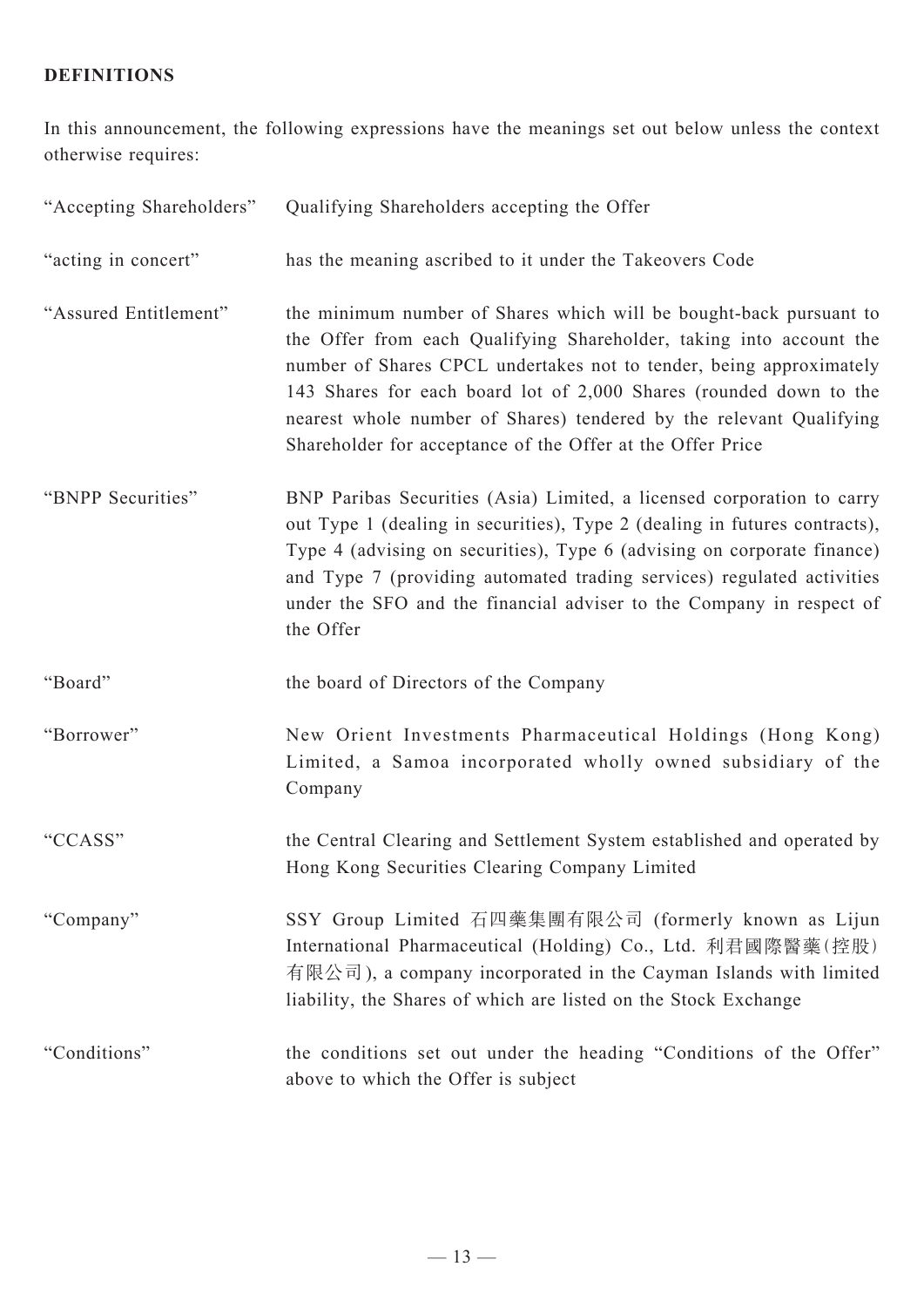| "CPCL"                  | China Pharmaceutical Company Limited, a company incorporated in<br>Samoa, the share capital of which is held as to 72.93% by Mr. Qu,<br>and as to 27.07% by 39 other shareholders, which has irrevocably<br>undertaken to the Company not to accept the Offer in respect of any of<br>the Shares held by it                                                                                                                                                                                                                                                                                                                                                                                                                                                           |
|-------------------------|-----------------------------------------------------------------------------------------------------------------------------------------------------------------------------------------------------------------------------------------------------------------------------------------------------------------------------------------------------------------------------------------------------------------------------------------------------------------------------------------------------------------------------------------------------------------------------------------------------------------------------------------------------------------------------------------------------------------------------------------------------------------------|
| "Director(s)"           | the director(s) of the Company                                                                                                                                                                                                                                                                                                                                                                                                                                                                                                                                                                                                                                                                                                                                        |
| "EGM"                   | the extraordinary general meeting of the Company to be convened<br>and held to consider and, if thought fit, approve the resolution(s) in<br>connection with the Offer and the Whitewash Waiver                                                                                                                                                                                                                                                                                                                                                                                                                                                                                                                                                                       |
| "Excess Tenders"        | Shares tendered for acceptance of the Offer by the relevant Qualifying<br>Shareholder in excess of his Assured Entitlement                                                                                                                                                                                                                                                                                                                                                                                                                                                                                                                                                                                                                                            |
| "Excluded Shareholders" | any Overseas Shareholders whose address, as shown on the Register<br>at the latest practicable date prior to the publication of the Offer<br>Document, is located outside Hong Kong and in a jurisdiction the laws<br>of which prohibit the making of the Offer to such Shareholders or<br>otherwise require the Company to comply with additional requirements<br>which are (in the opinion of the Directors, but subject to the prior<br>consent of the Executive) unduly onerous or burdensome, having regard<br>to the number of Shareholders involved in that jurisdiction and their<br>shareholdings in the Company                                                                                                                                             |
| "Executive"             | the Executive Director of the Corporate Finance Division of the<br>Securities and Futures Commission or any of his delegates                                                                                                                                                                                                                                                                                                                                                                                                                                                                                                                                                                                                                                          |
| "Facility"              | a three year term loan facility of up to HK\$700 million granted to the<br>Borrower and guaranteed by the Company upon and subject to the<br>terms and conditions of the facility agreement entered into between<br>the Borrower and BNP Paribas (being the parent company of BNPP<br>Securities), acting through its Hong Kong Branch, as the mandated<br>lead arranger and bookrunner and facility agent on 2 July 2015. The<br>Facility comprises two tranches: (i) first tranche being HK\$495 million<br>to be used and applied for satisfying the Company's cash payment<br>obligations in connection with and for the sole purpose of the Offer;<br>and (ii) second tranche being HK\$205 million for the purpose of general<br>corporate funding requirements |
| "Form of Acceptance"    | the form of acceptance to be issued with the Offer Document to<br>Qualifying Shareholders for use by such persons in connection with the<br>Offer                                                                                                                                                                                                                                                                                                                                                                                                                                                                                                                                                                                                                     |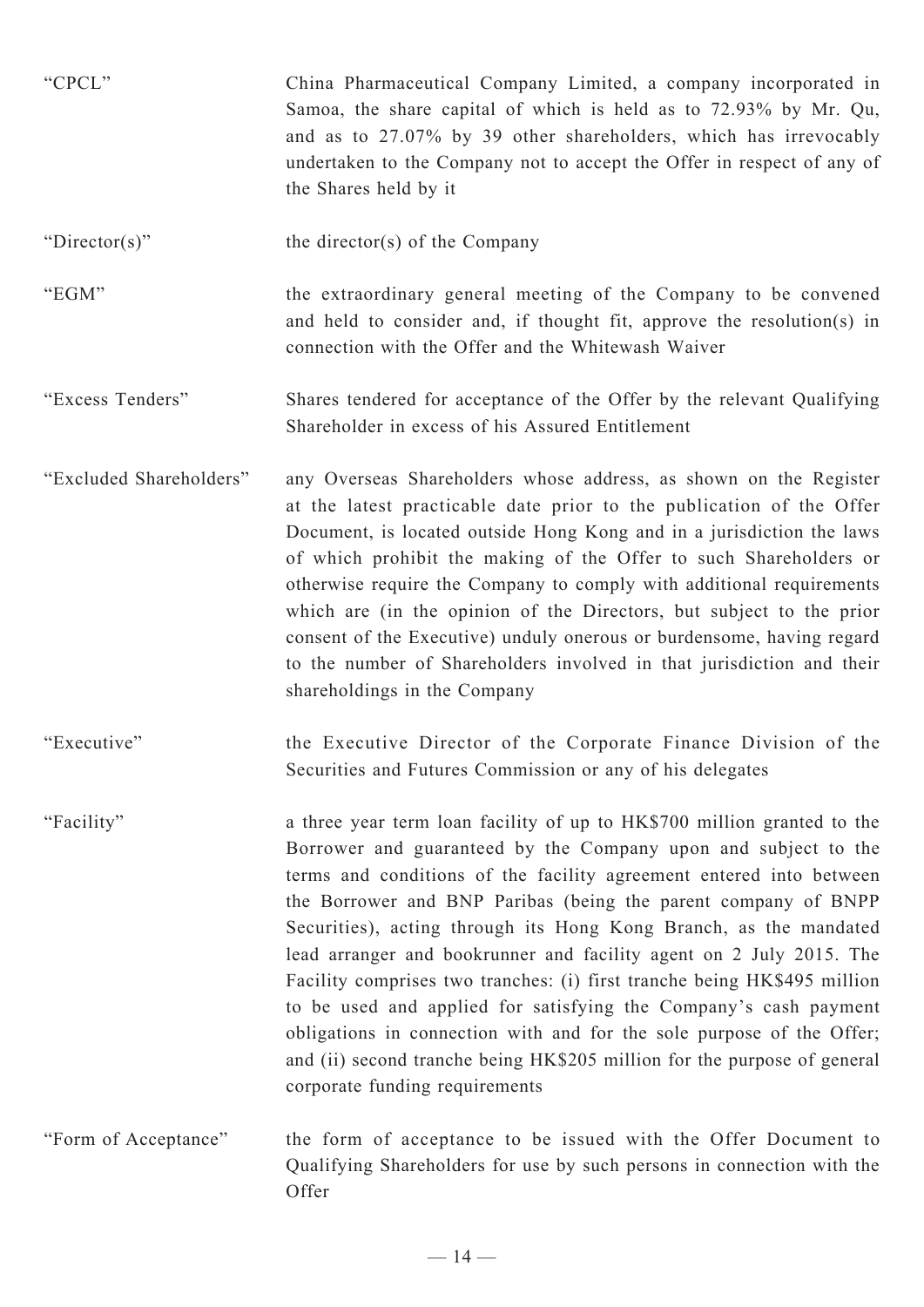| "Group"                          | the Company and its subsidiaries                                                                                                                                                                                                                                                                                                                                                                                                                                         |
|----------------------------------|--------------------------------------------------------------------------------------------------------------------------------------------------------------------------------------------------------------------------------------------------------------------------------------------------------------------------------------------------------------------------------------------------------------------------------------------------------------------------|
| "HK\$" and "cents"               | Hong Kong dollar(s) and Hong Kong cent(s), respectively, the lawful<br>currency of Hong Kong                                                                                                                                                                                                                                                                                                                                                                             |
| "Hong Kong"                      | the Hong Kong Special Administrative Region of the People's Republic<br>of China                                                                                                                                                                                                                                                                                                                                                                                         |
| "Independent Board<br>Committee" | an independent committee of the Board, comprising all the independent<br>non-executive Directors, formed for the purpose of advising the<br>Independent Shareholders in connection with the Offer and the<br>Whitewash Waiver                                                                                                                                                                                                                                            |
| "Independent Shareholders"       | Shareholders other than (i) CPCL, Mr. Qu, BNPP Securities and parties<br>acting in concert with any of them (and any other persons who may be<br>required to abstain from voting in accordance with the Takeovers Code<br>and the Share Buy-backs Code) or (ii) Shareholders who are involved<br>in or interested in the Offer and/or the Whitewash Waiver or have<br>material interests in the Offer which is different from the interests of<br>all other Shareholders |
| "Listing Rules"                  | the Rules Governing the Listing of Securities on the Stock Exchange                                                                                                                                                                                                                                                                                                                                                                                                      |
| "Maximum Number"                 | the maximum number of Shares to be bought-back pursuant to<br>the Offer, being an aggregate of 150,000,000 Shares (representing<br>approximately 5.05% of all issued Shares as at the date of this<br>announcement)                                                                                                                                                                                                                                                      |
| "Mr. Qu"                         | Mr. Qu Jiguang, the chairman and executive Director of the Company                                                                                                                                                                                                                                                                                                                                                                                                       |
| "Offer"                          | the conditional cash offer to be made by BNPP Securities on behalf of<br>the Company to buy-back Shares from all Qualifying Shareholders up<br>to the Maximum Number                                                                                                                                                                                                                                                                                                     |
| "Offer Document"                 | the circular to the Shareholders (comprising the offer document, the<br>notice of the EGM, the proxy form for voting at the EGM and the<br>Form of Acceptance) to be issued in connection with the Offer and the<br>Whitewash Waiver                                                                                                                                                                                                                                     |
| "Offer Price"                    | HK\$3.30 per Share, being the buy-back price at which the Offer is<br>made                                                                                                                                                                                                                                                                                                                                                                                               |
| "Overseas Shareholders"          | Shareholders whose addresses, as shown in the Register, are outside<br>Hong Kong                                                                                                                                                                                                                                                                                                                                                                                         |